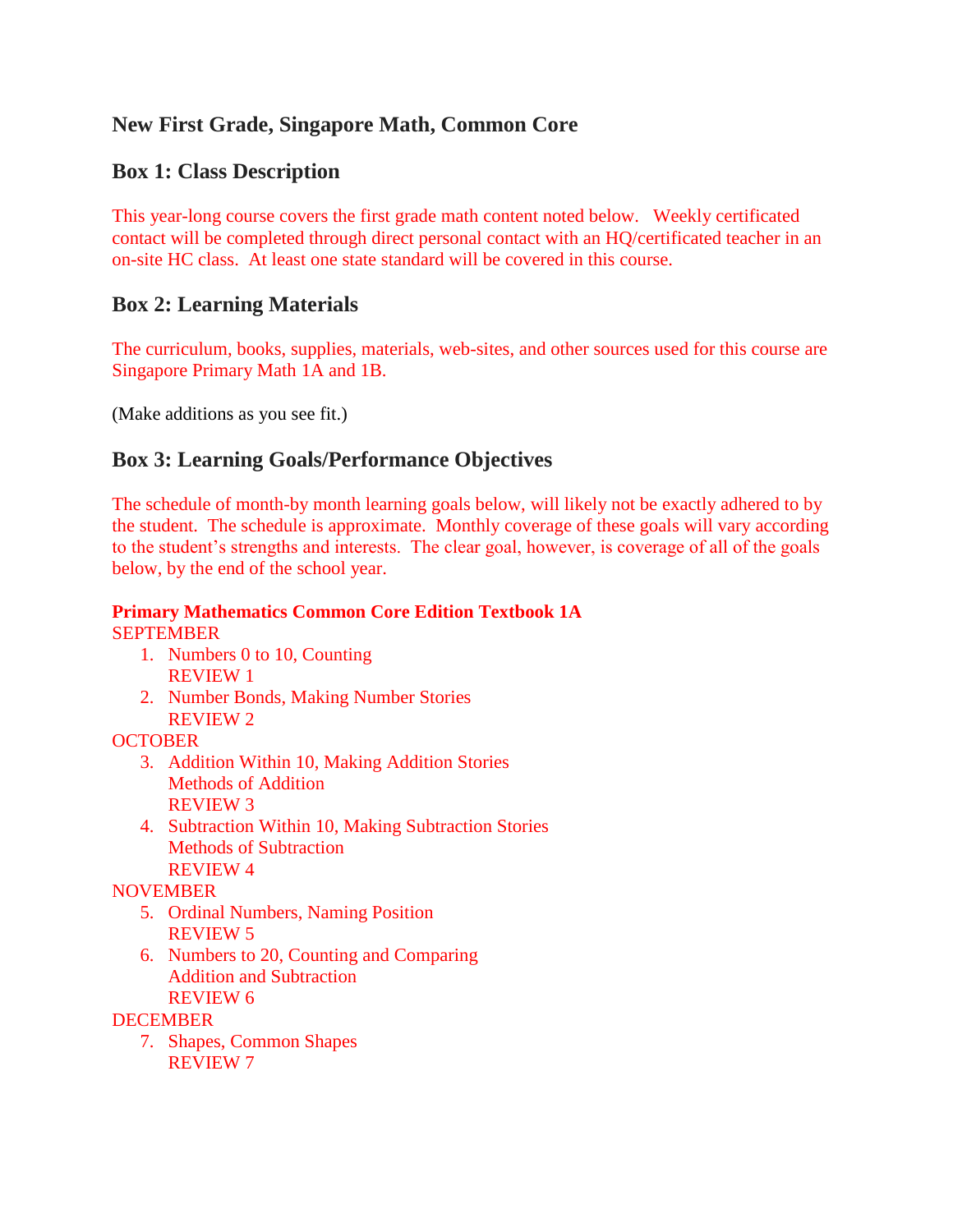8. Length, Comparing Lengths Measuring Length REVIEW 8

#### **JANUARY**

- 9. Comparing Numbers, Comparing Numbers Comparison by Subtraction REVIEW 9
- 10. GraphsGraphs REVIEW 10

### **Primary Mathematics Common Core Edition Textbook 1B**

#### **FEBRUARY**

- 11. Numbers to 40Counting Tens and Ones Comparing Numbers Addition and Subtraction Adding Three Numbers REVIEW 11A REVIEW 11B
- 12. Multiplication, Adding Equal Groups Making Multiplication Stories Multiplication Within 40 REVIEW 12

#### MARCH

- 13. Division, Sharing and Grouping REVIEW 13
- 14. Halves and Fourths, Making Halves and Fourths REVIEW 14

#### APRIL

- 15. Time, Telling Time Estimating Time REVIEW 15
- 16. Numbers to 120Tens and Ones Count past 100 Estimation Order of Numbers Comparing Numbers Addition Within 100 Subtraction Within 100 REVIEW 16A REVIEW 16B

**MAY**